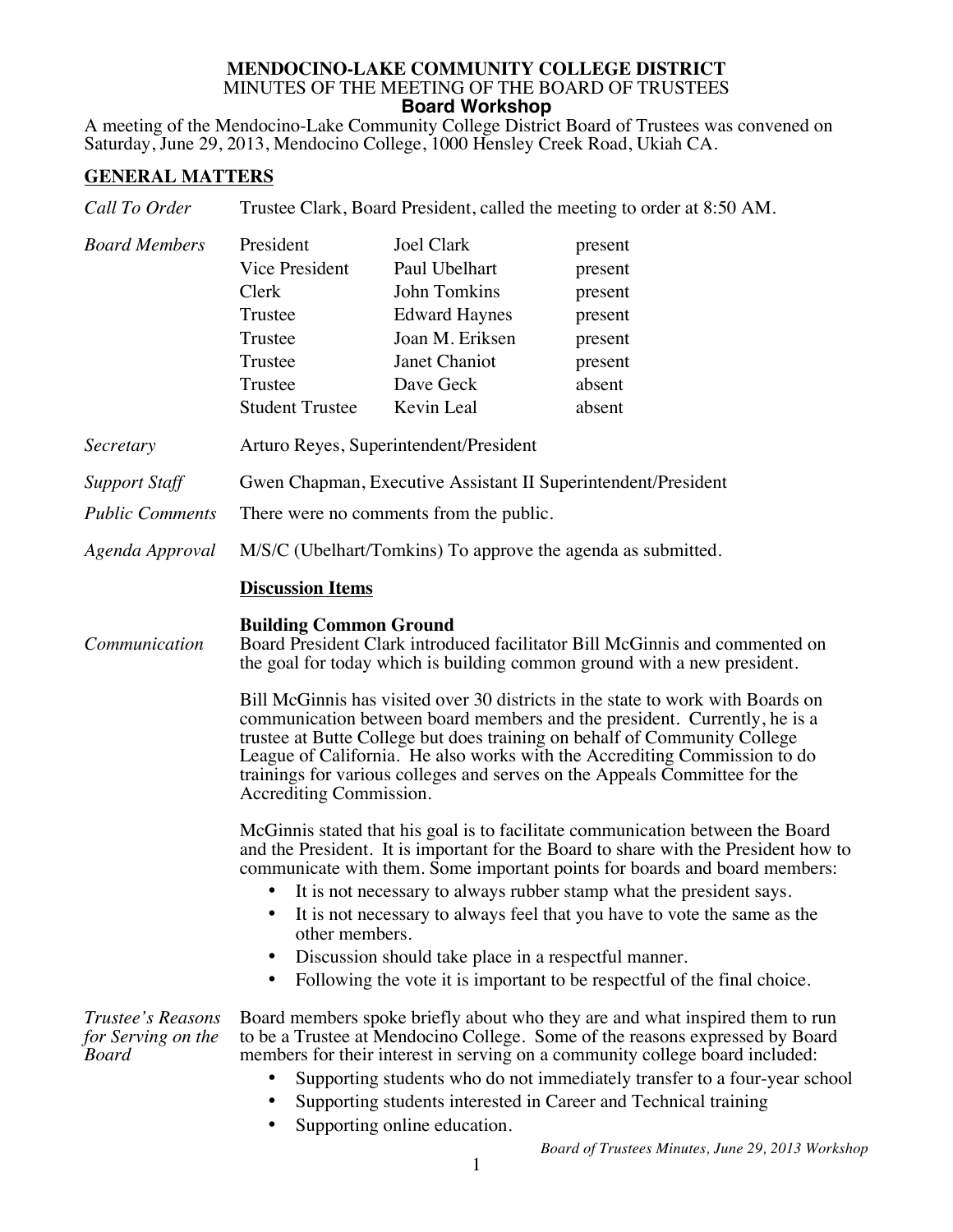| <i>District</i><br>Recognition   | Some of the Board member's responses to the question "What do you want the<br>College to be known for?"<br>Success of students<br>$\bullet$<br>Local students makes good and stay local<br>٠<br><b>Business incubator</b><br>٠<br>Graduates narrow income gap<br>Largest class graduation<br>Expanded class offerings<br>Quality staff<br>College achieves accreditation<br>Increase the number of non-traditional students<br>٠<br>New records for alumni donors<br>٠                                                                                                                                                                                                                                                                                                                                                                                                                                                                                                                                                                                                                                                                                                                                                                |  |  |
|----------------------------------|---------------------------------------------------------------------------------------------------------------------------------------------------------------------------------------------------------------------------------------------------------------------------------------------------------------------------------------------------------------------------------------------------------------------------------------------------------------------------------------------------------------------------------------------------------------------------------------------------------------------------------------------------------------------------------------------------------------------------------------------------------------------------------------------------------------------------------------------------------------------------------------------------------------------------------------------------------------------------------------------------------------------------------------------------------------------------------------------------------------------------------------------------------------------------------------------------------------------------------------|--|--|
| Board's<br>responsibility        | McGinnis commented that boards do not have direct responsibility for student<br>success but their responsibility is to monitor Student Success. There was<br>discussion on the many ways a board can monitor college activities. Mendocino<br>College's Board receives monthly reports on programs and student successes.<br>The process developed can be used in setting board goals.                                                                                                                                                                                                                                                                                                                                                                                                                                                                                                                                                                                                                                                                                                                                                                                                                                                |  |  |
| Board's role in<br>accreditation | The Board does not do the direct work in developing the self-study for<br>accreditation, but it is their job to monitor the work and make sure it gets done.<br>The Board reviews and approves the draft self-study. It is also helpful for the<br>Board members to review Standard IV, regarding Boards, to make sure that they<br>are aware of the requirements.                                                                                                                                                                                                                                                                                                                                                                                                                                                                                                                                                                                                                                                                                                                                                                                                                                                                    |  |  |
| Board's Self-<br>Evaluation      | Board goals should be developed from the Board's self-evaluation. The Board's<br>goals should be measurable.                                                                                                                                                                                                                                                                                                                                                                                                                                                                                                                                                                                                                                                                                                                                                                                                                                                                                                                                                                                                                                                                                                                          |  |  |
| <b>Team Building</b>             | Points of Team Building<br>The Superintendent/President is part of the Board's team.<br>Individual trustees have no authority. Trustees come together at monthly<br>٠<br>meetings and as a board have the authority to take action.<br>The Superintendent/President should meet informally with individual<br>٠<br>trustees to learn personalities and to develop the best communication<br>processes. Board members responsibility is to support the<br>Superintendent/President to be successful.<br>Any responses to questions from individual board members should be<br>shared with all trustees without the name of the person who asked the<br>question.<br>In evaluating the Superintendent/President the board should ask whether<br>٠<br>they did enough to make the Superintendent/President successful.<br>Superintendent/President goals should be reviewed in six month to<br>٠<br>determine what has been accomplished and use that in the evaluation of<br>performance.<br>Avoid Board micromanagement by asking what is being done, not how.<br>٠<br>Learning to trust and respect a new Superintendent/President takes time.<br>٠<br>Communication is the key.<br>Bring up any problems or issues immediately.<br>٠ |  |  |
| Communication<br><i>Issues</i>   | McGinnis led the Board and Superintendent/President in a discussion of how the<br>Board would communicate with the Superintendent/President when a staff<br>member or community comes to a Board member with a complaint.<br>Issues or complaints, including those made about the Superintendent/President,<br>should be shared with the Superintendent/President. Whether it is a verbal,<br>written or email contact, it is important to share with the Superintendent/President<br>immediately. The Superintendent/President will take care of the issue and the                                                                                                                                                                                                                                                                                                                                                                                                                                                                                                                                                                                                                                                                   |  |  |